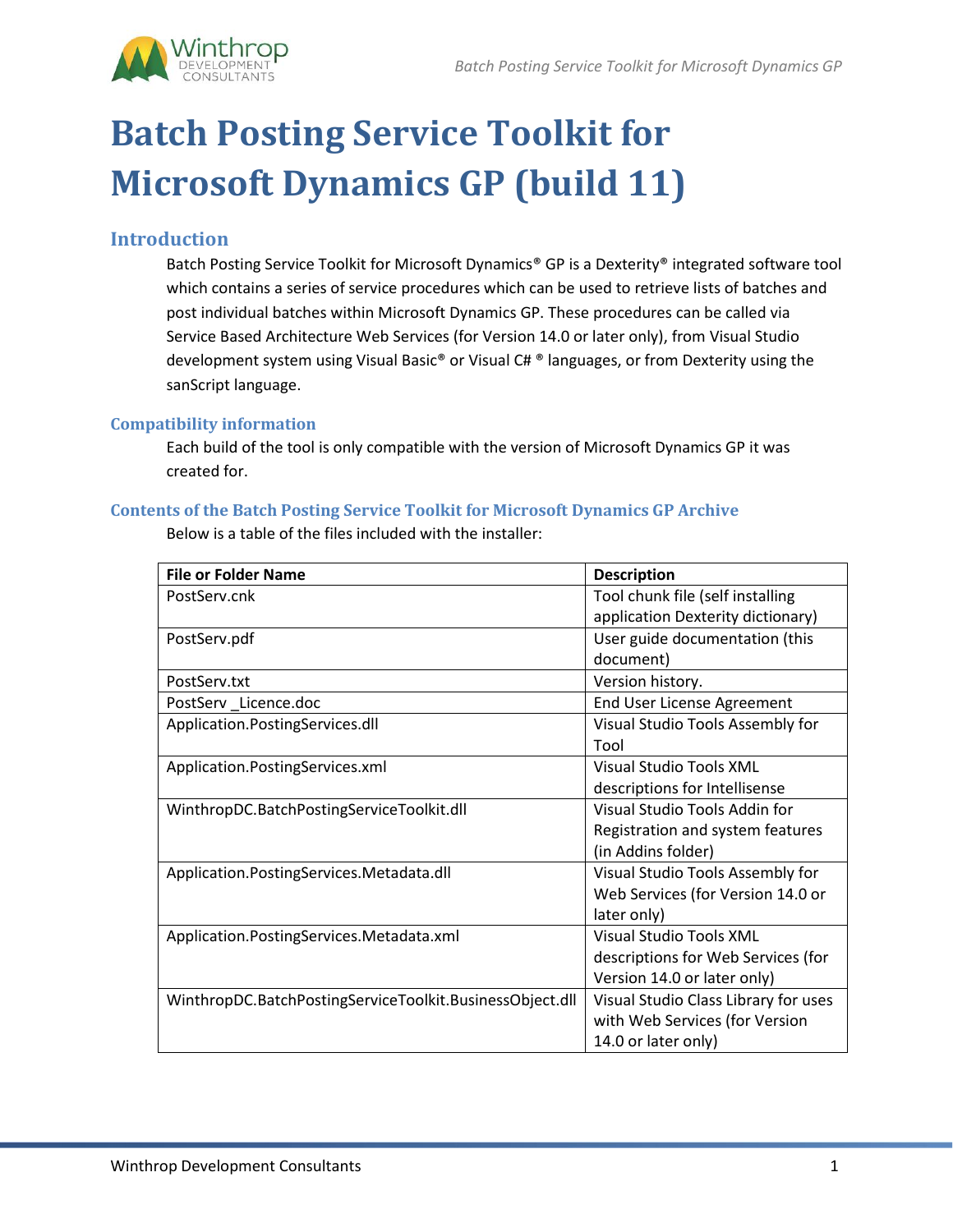

## **Installing Batch Posting Service Toolkit for Microsoft Dynamics GP**

1. Batch Posting Service Toolkit is installed by downloading the installer and executing it. Follow the onscreen instructions to install the product files into the Microsoft Dynamics GP application folder.

#### **Uninstalling Batch Posting Service Toolkit for Microsoft Dynamics GP**

1. Batch Posting Service Toolkit is uninstalled from its About window (Help >> About Dynamics GP >> Additional >> About Batch Posting Services. Then it can be uninstalled from Windows.

#### **Batch Types Supported**

The table below shows the support Batch Sources from each of the Microsoft Dynamics GP application series.

| <b>Application Series</b> | <b>Transaction Source</b>            | <b>Batch Source</b>   |
|---------------------------|--------------------------------------|-----------------------|
| Financial                 | <b>General Entry</b>                 | <b>GL Normal</b>      |
|                           | <b>Clearing Entry</b>                | <b>GL</b> Clearing    |
|                           | <b>Quick Entry</b>                   | <b>GL Business</b>    |
|                           | <b>Budget Transactions</b>           | GL_Budget             |
|                           |                                      |                       |
| <b>Sales</b>              | <b>Receivables Transaction Entry</b> | RM Sales              |
|                           | Cash Receipts Entry                  | RM Cash               |
|                           | <b>Invoicing Entry</b>               | <b>Invoice Entry</b>  |
|                           | <b>Sales Transaction Entry</b>       | Sales Entry           |
|                           |                                      |                       |
| Purchasing                | <b>Payables Transaction Entry</b>    | PM Trxent             |
|                           | <b>Manual Payment Entry</b>          | PM_Payment            |
|                           | <b>Receivings Entry</b>              | <b>Rcvg Trx Entry</b> |
|                           | <b>Invoice Matching Entry</b>        | <b>Rcvg Trx Ivc</b>   |
|                           | <b>Purchase Returns Entry</b>        | <b>Ret Trx Entry</b>  |
|                           |                                      |                       |
| Inventory                 | <b>Transaction Entry</b>             | IV Trxent             |
|                           | <b>Transfer Entry</b>                | IV Trans              |
|                           | <b>Assembly Entry</b>                | <b>ASMENT</b>         |
|                           |                                      |                       |
| <b>Project Accounting</b> | Timesheet Entry *                    | PA TS                 |
|                           | <b>Employee Expense Entry</b>        | PA EE                 |
|                           | <b>Equipment Log Entry</b>           | PA EL                 |
|                           | Misc. Log Entry                      | PA ML                 |
|                           | <b>Inventory Transfer Entry</b>      | PA IV                 |
|                           | <b>Billing Entry</b>                 | PA BL                 |
|                           | Revenue Recognition Entry            | PA RR                 |

\* Project Accounting Timesheet Entry is not posted to payroll when posted from Batch Posting Service Toolkit.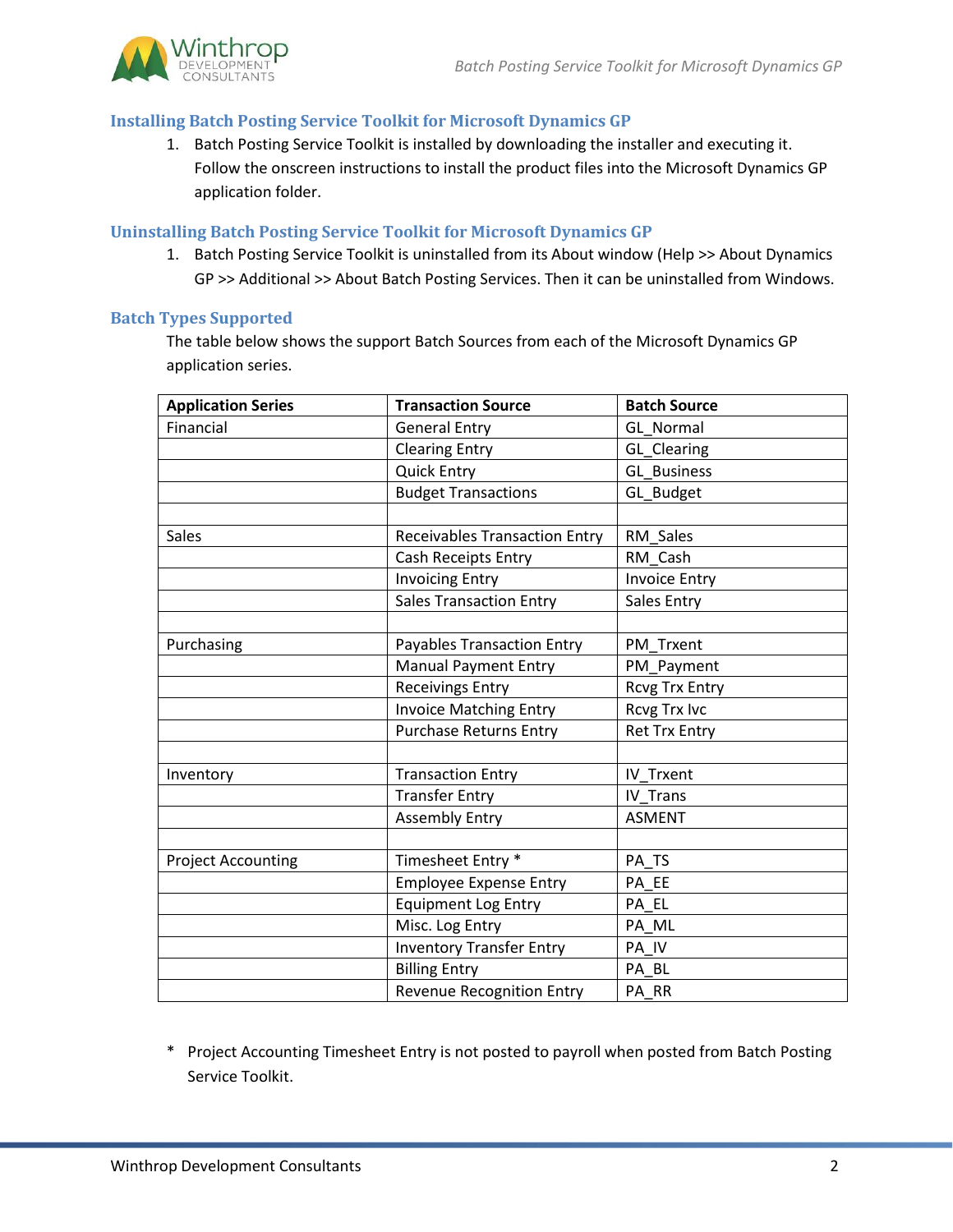

#### **Testing in Microsoft Dynamics GP**

A testing window can be opened in Microsoft Dynamics GP to test the retrieval and posting of Batches. Use Shortcuts to add the following window:

| Product: | <b>Batch Posting Service Toolkit</b> |
|----------|--------------------------------------|
| Series : | System                               |
| Window:  | ServicePostBatch                     |

Build 10 adds a second testing window can be opened in Microsoft Dynamics GP to test the creation, getting, updating and deleting of Batches. Use Shortcuts to add the following window:

| Product: | <b>Batch Posting Service Toolkit</b> |
|----------|--------------------------------------|
| Series : | System                               |
| Window:  | <b>ServiceCreateBatch</b>            |

## **Calling from Service Based Architecture**

Be aware that posting a batch with a large number of transactions or with transactions with a large number of lines can take time to process. If the batch takes too longer to process the web service call might timeout and the batch posting may be incomplete.

It is highly recommended to make sure that all batches can be posted within 10 minutes to avoid timeout issues.

You will need to also increase the SendTimeout setting in the GP Configuration Database and restart the server. The following SQL Statement will increase the Timeout to 10 minutes.

UPDATE [GPCONFIGURATION].[dbo].[SBAAppSetting] SET Value='00:10:00' WHERE [Key] = 'SendTimeout'

#### **Services Available**

Following are three sections for how the services can be called as Web Services, from Visual Studio or from Dexterity.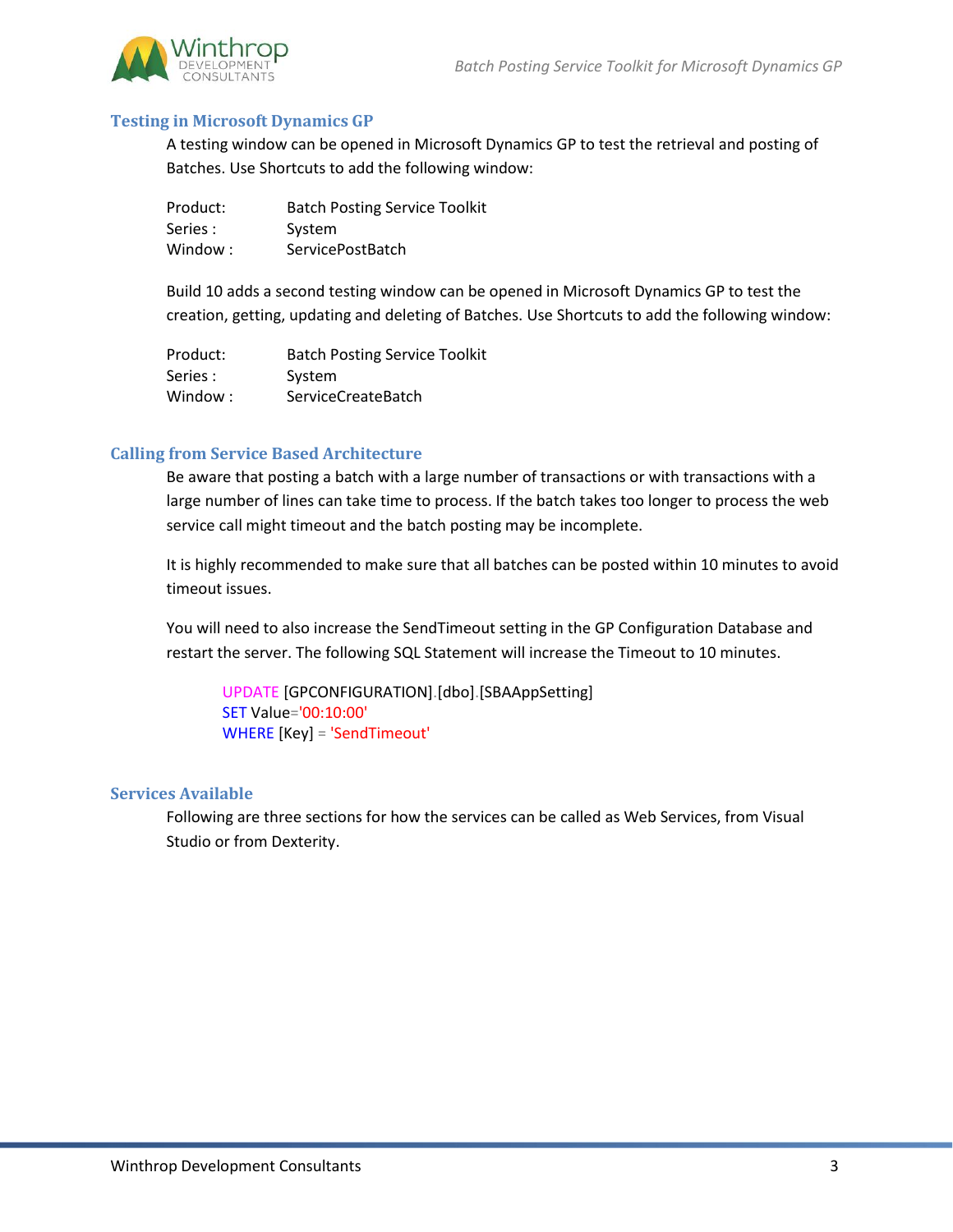

#### **Web Services Available**

Below is a list of the web services available to be called from the Batches object (for Version 14.0 or later only).

| Name:                | ServicePostBatch      |                                                                                           |                                                                                                                                                         |
|----------------------|-----------------------|-------------------------------------------------------------------------------------------|---------------------------------------------------------------------------------------------------------------------------------------------------------|
| <b>URI Template:</b> |                       | /PostingServices/System/Batches({Source}; {Number})                                       |                                                                                                                                                         |
| <b>Header Value:</b> | GP-Custom-Action=Post |                                                                                           |                                                                                                                                                         |
| Request Type:        | <b>POST</b>           |                                                                                           |                                                                                                                                                         |
| Description:         |                       | This call will post the specified batch in Microsoft Dynamics GP.                         |                                                                                                                                                         |
| Returns:             | Nothing.              |                                                                                           |                                                                                                                                                         |
| Parameters:          | Source<br>Number      | (String)<br>(String)                                                                      | <b>Batch Source</b><br><b>Batch Number</b>                                                                                                              |
| <b>URL Example:</b>  |                       |                                                                                           | https://domain.com/gpservice/Tenants(DefaultTenant)/Companies(Fabrikam,%20Inc.<br>)/PostingServices/System/Batches(Source;Number)?GP-Custom-Action=Post |
| Name:                | ServiceGetBatchList   |                                                                                           |                                                                                                                                                         |
| <b>URI Template:</b> |                       | /PostingServices/System/Batches({Source})                                                 |                                                                                                                                                         |
| Request Type:        | <b>GET</b>            |                                                                                           |                                                                                                                                                         |
| Description:         |                       | This call will return a list of Batch Numbers for the specified Batch Source in Microsoft |                                                                                                                                                         |
|                      | Dynamics GP.          |                                                                                           |                                                                                                                                                         |
| Returns:             |                       | List(String) List of Batch Numbers for specified Batch Source.                            |                                                                                                                                                         |
| Parameters:          | Source                | (String)                                                                                  | <b>Batch Source</b>                                                                                                                                     |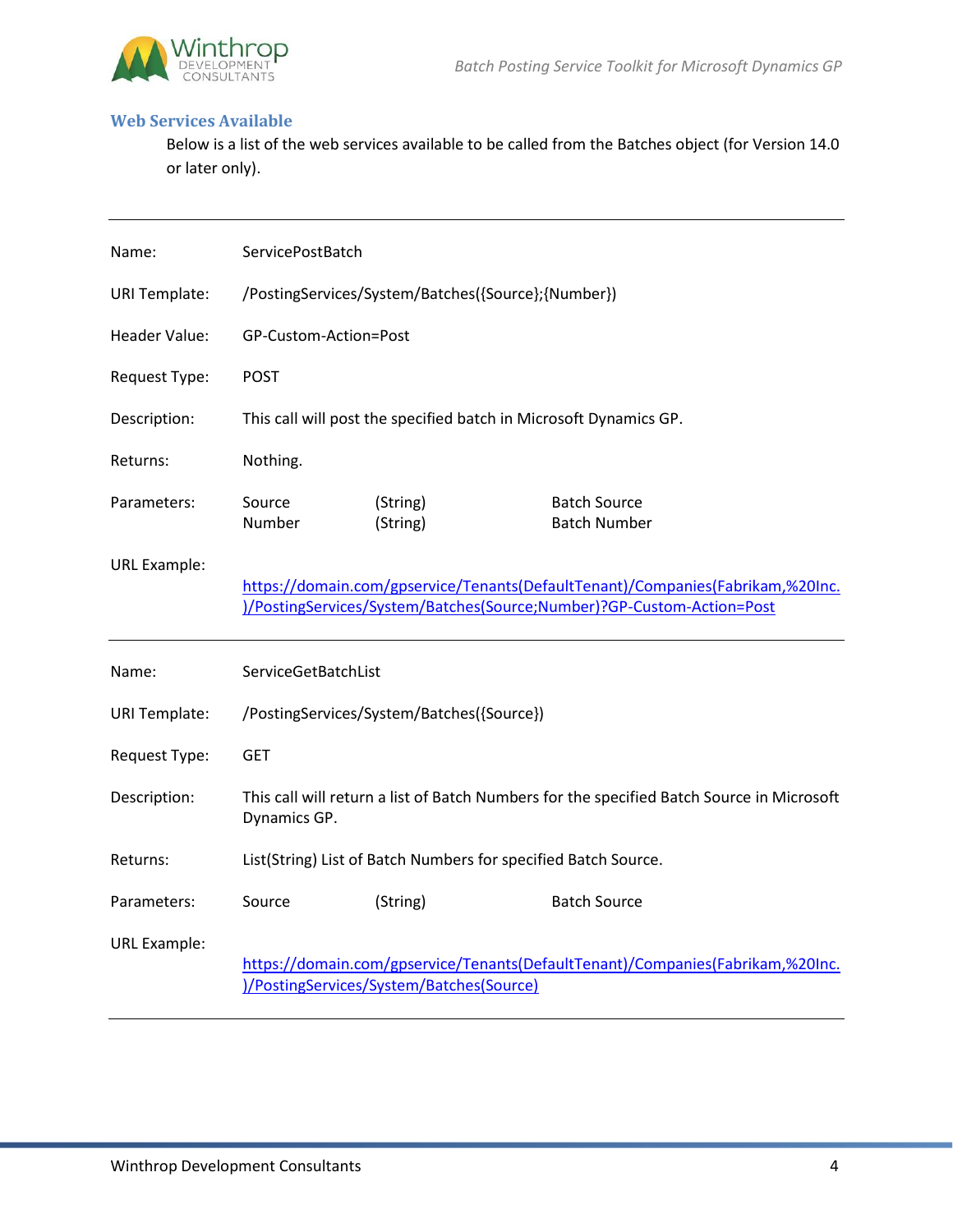

## **Web Services Available (Build 10 onwards)**

Below is a list of the web services available from Build 10 onwards to be called from the Batches object (for Version 14.0 or later only).

| Name:                | ServiceCreateBatch                       |                                                                     |                                                                                                                                                   |
|----------------------|------------------------------------------|---------------------------------------------------------------------|---------------------------------------------------------------------------------------------------------------------------------------------------|
| <b>URI Template:</b> |                                          |                                                                     | /PostingServices/System/Batch({Source};{Number};{Comment};{Checkbook})                                                                            |
| Request Type:        | <b>CREATE</b>                            |                                                                     |                                                                                                                                                   |
| Description:         |                                          | This call will create the specified batch in Microsoft Dynamics GP. |                                                                                                                                                   |
| Returns:             | Nothing.                                 |                                                                     |                                                                                                                                                   |
| Parameters:          | Source<br>Number<br>Comment<br>Checkbook | (String)<br>(String)<br>(String)<br>(String)                        | <b>Batch Source</b><br><b>Batch Number</b><br><b>Batch Comment (optional)</b><br>Checkbook ID (optional)                                          |
| <b>URL Example:</b>  |                                          |                                                                     | https://domain.com/gpservice/Tenants(DefaultTenant)/Companies(Fabrikam,%20Inc.<br>)/PostingServices/System/Batch(Source;Number;Comment;Checkbook) |
| Name:                | ServiceDeleteBatch                       |                                                                     |                                                                                                                                                   |
| <b>URI Template:</b> |                                          | /PostingServices/System/Batch({Source};{Number})                    |                                                                                                                                                   |
| Request Type:        | <b>POST</b>                              |                                                                     |                                                                                                                                                   |
| Description:         |                                          |                                                                     | This call will delete the specified empty batch in Microsoft Dynamics GP.                                                                         |
| Returns:             | Nothing                                  |                                                                     |                                                                                                                                                   |
| Parameters:          | Source<br>Number                         | (String)<br>(String)                                                | <b>Batch Source</b><br><b>Batch Number</b>                                                                                                        |
| <b>URL Example:</b>  |                                          | )/PostingServices/System/Batch(Source;Number)                       | https://domain.com/gpservice/Tenants(DefaultTenant)/Companies(Fabrikam,%20Inc.                                                                    |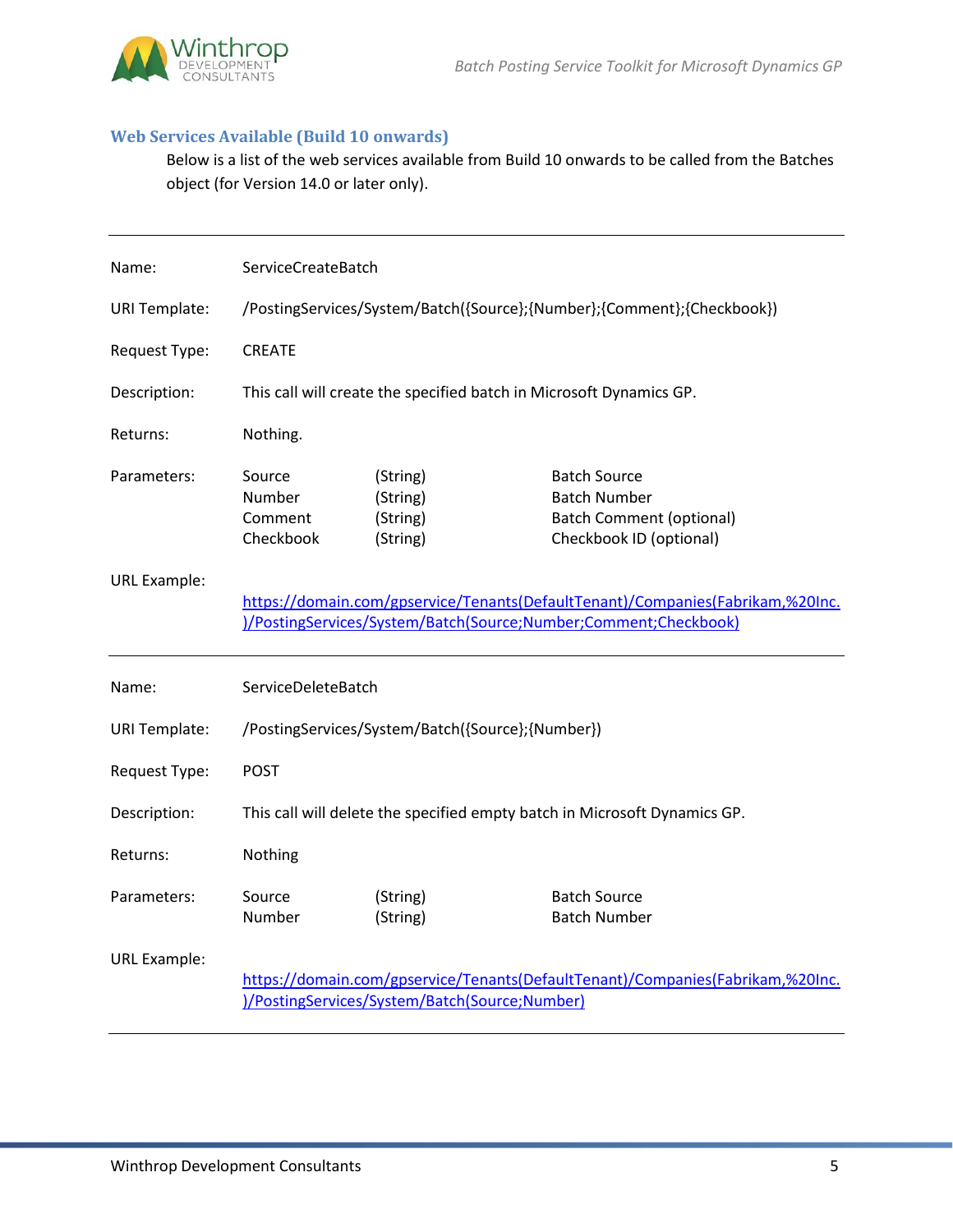

| Name:                | ServiceGetBatch    |                                                  |                                                                                                                                                                                                                                                             |
|----------------------|--------------------|--------------------------------------------------|-------------------------------------------------------------------------------------------------------------------------------------------------------------------------------------------------------------------------------------------------------------|
| <b>URI Template:</b> |                    | /PostingServices/System/Batch({Source};{Number}) |                                                                                                                                                                                                                                                             |
| Request Type:        | <b>GET</b>         |                                                  |                                                                                                                                                                                                                                                             |
| Description:         | Dynamics GP.       |                                                  | This call will retrieve an object containing the data of the specified batch in Microsoft                                                                                                                                                                   |
| Returns:             |                    |                                                  | WinthropDC.BatchPostingServiceToolkit.BusinessObject.Batch Object.                                                                                                                                                                                          |
| Parameters:          | Source<br>Number   | (String)<br>(String)                             | <b>Batch Source</b><br><b>Batch Number</b>                                                                                                                                                                                                                  |
| <b>URL Example:</b>  |                    | )/PostingServices/System/Batch(Source;Number)    | https://domain.com/gpservice/Tenants(DefaultTenant)/Companies(Fabrikam,%20Inc.                                                                                                                                                                              |
| Name:                | ServiceUpdateBatch |                                                  |                                                                                                                                                                                                                                                             |
| <b>URI Template:</b> |                    | /PostingServices/System/Batch({Source};{Number}) |                                                                                                                                                                                                                                                             |
| Request Type:        | <b>UPDATE</b>      |                                                  |                                                                                                                                                                                                                                                             |
| Description:         | Dynamics GP.       |                                                  | This call will update an object containing the data to the specified batch in Microsoft                                                                                                                                                                     |
| Returns:             | Nothing            |                                                  |                                                                                                                                                                                                                                                             |
| Parameters:          | Source<br>Number   | (String)<br>(String)                             | <b>Batch Source</b><br><b>Batch Number</b>                                                                                                                                                                                                                  |
| PayLoad:             |                    |                                                  | WinthropDC.BatchPostingServiceToolkit.BusinessObject.Batch Object.                                                                                                                                                                                          |
| <b>URL Example:</b>  |                    |                                                  |                                                                                                                                                                                                                                                             |
|                      |                    | )/PostingServices/System/Batch(Source;Number)    | https://domain.com/gpservice/Tenants(DefaultTenant)/Companies(Fabrikam,%20Inc.                                                                                                                                                                              |
| Notes:               |                    |                                                  | It is recommended to always use ServiceGetBatch to populate the Batch Object with<br>existing data before making changes and calling ServiceUpdateBatch. It is the<br>developer's responsibility to ensure that business rules for the data are not broken. |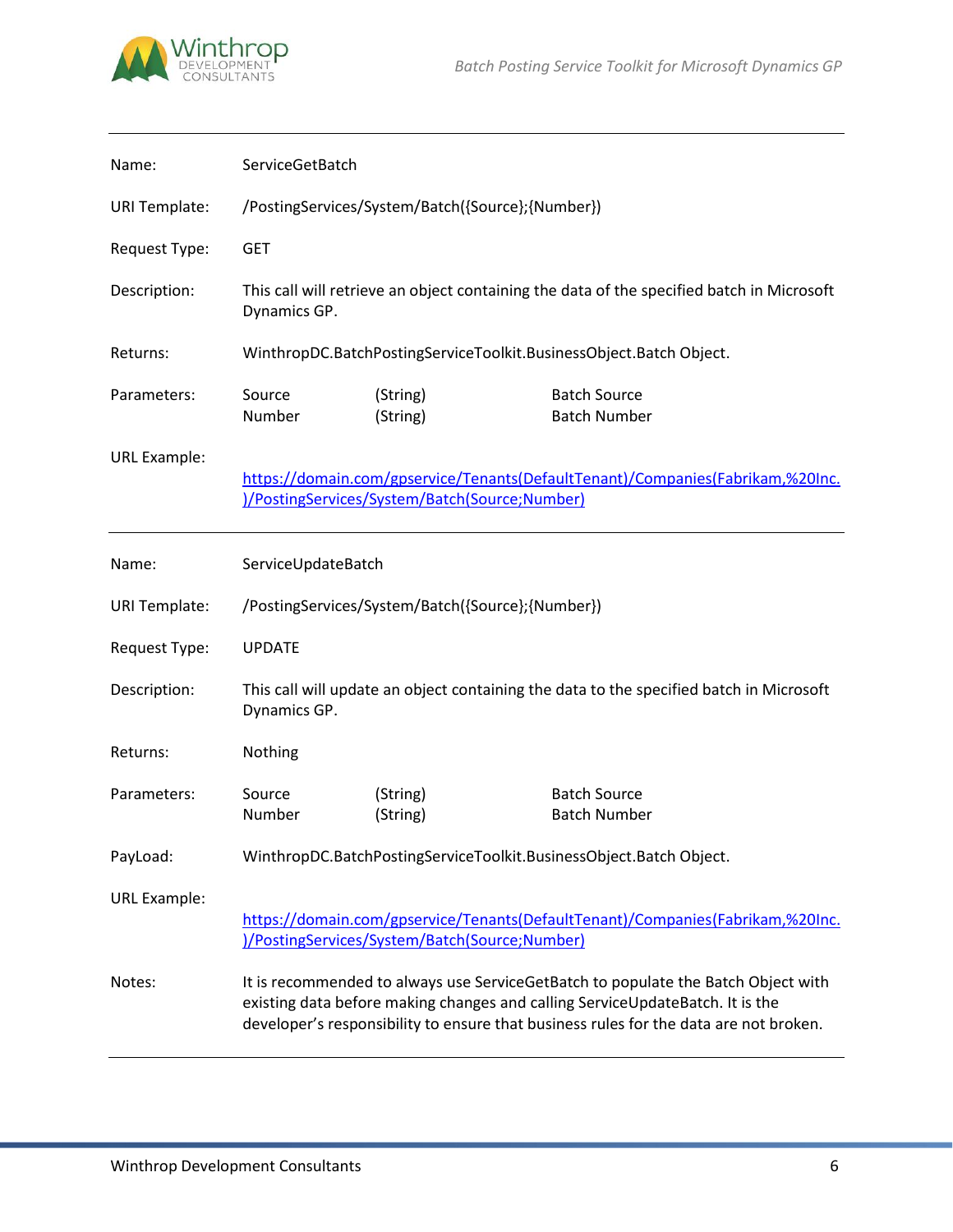

#### **Visual Studio Calls Available**

Below is a list of the Visual Studio calls available to be called in the PostingServices object. Note different parameters for some calls for versions 12.0 and earlier.

| Name:                   | ServicePostBatch                                                                |                                                                                                                                |                                                                                           |
|-------------------------|---------------------------------------------------------------------------------|--------------------------------------------------------------------------------------------------------------------------------|-------------------------------------------------------------------------------------------|
| Description:            |                                                                                 | This call will post the specified batch in Microsoft Dynamics GP.                                                              |                                                                                           |
| <b>Qualified Name:</b>  |                                                                                 | PostingServices.Procedures.ServicePostBatch                                                                                    |                                                                                           |
| Returns:                | Nothing.                                                                        |                                                                                                                                |                                                                                           |
| Parameters:             | Source<br>Number                                                                | (String)<br>(String)                                                                                                           | <b>Batch Source</b><br><b>Batch Number</b>                                                |
| Invoke Example:         |                                                                                 | //Add reference to Microsoft.Dexterity.Svc.Foundation.dll<br>using Microsoft.Dexterity.Applications.PostingServicesDictionary; | PostingServices.Procedures.ServicePostBatch.Invoke(Source, Number)                        |
| Name:                   | ServiceGetBatchList                                                             |                                                                                                                                |                                                                                           |
| Description:            | Dynamics GP.                                                                    |                                                                                                                                | This call will return a list of Batch Numbers for the specified Batch Source in Microsoft |
| <b>Qualified Name:</b>  |                                                                                 | PostingServices.Procedures.ServiceGetBatchList                                                                                 |                                                                                           |
| Returns v14+:           |                                                                                 | List(String) List of Batch Numbers for specified Batch Source.                                                                 |                                                                                           |
|                         | Parameters v14+: using System.Collections;<br>using System.Collections.Generic; |                                                                                                                                |                                                                                           |
|                         | Source<br><b>BatchList</b>                                                      | (String)<br>List <system.string></system.string>                                                                               | <b>Batch Source</b><br><b>Returned collection of Batch Numbers</b>                        |
| Returns v12-:           |                                                                                 | List of Batch Numbers for specified Batch Source.                                                                              |                                                                                           |
| Parameters v12-: Source | <b>BatchList</b>                                                                | (String)<br><b>LISTBOX</b>                                                                                                     | <b>Batch Source</b><br><b>Returned list of Batch Numbers</b>                              |
| Invoke Example:         |                                                                                 | //Add reference to Microsoft.Dexterity.Svc.Foundation.dll<br>using Microsoft.Dexterity.Applications.PostingServicesDictionary; | PostingServices.Procedures.ServiceGetBatchList.Invoke(Source, BatchList)                  |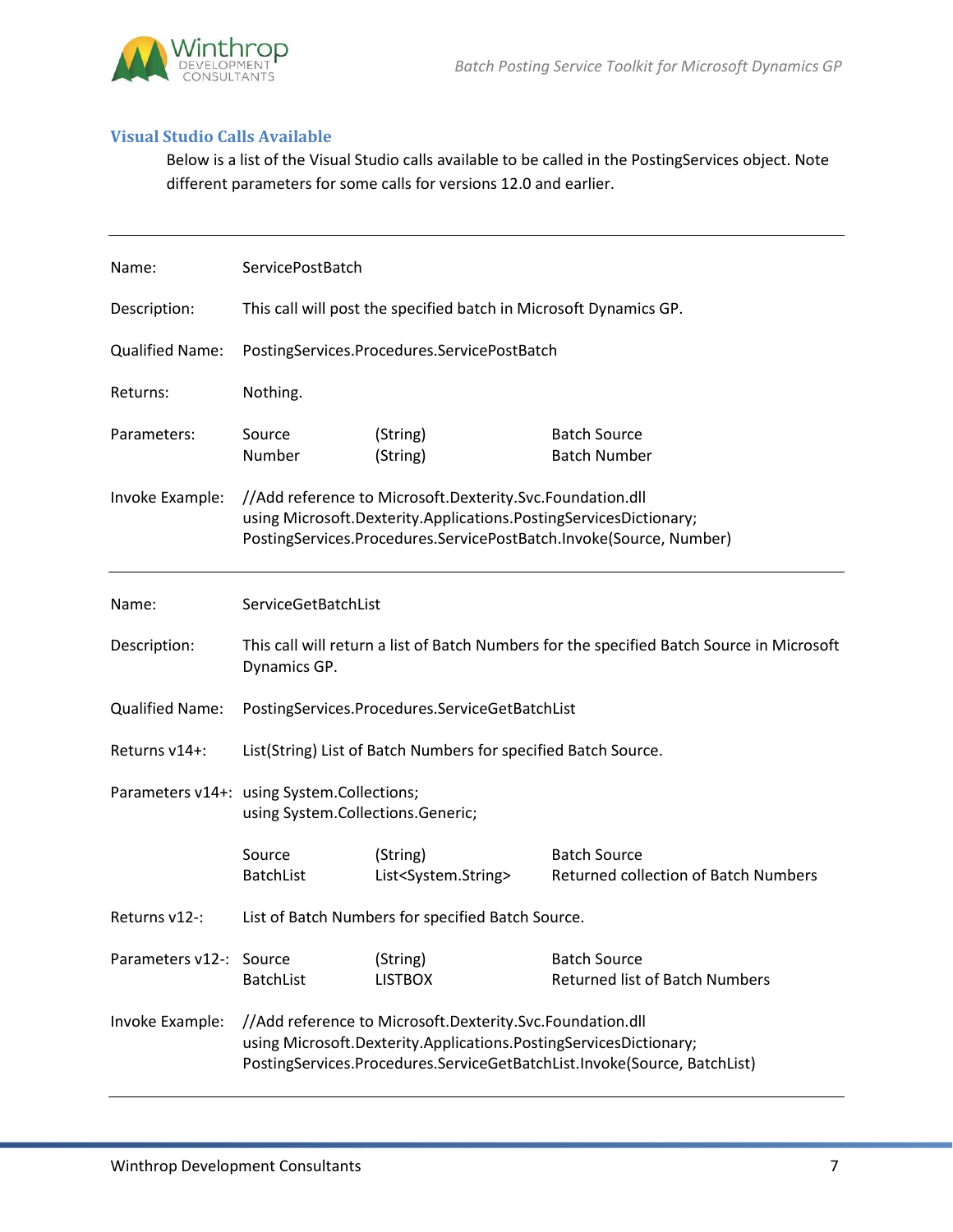

## **Visual Studio Calls Available (build 10 onwards)**

Below is a list of the Visual Studio calls available to be called in the PostingServices object from Build 10 onwards. Note different parameters for some calls for versions 12.0 and earlier.

| Name:                  | ServiceCreateBatch                       |                                                                                                                                |                                                                                                          |
|------------------------|------------------------------------------|--------------------------------------------------------------------------------------------------------------------------------|----------------------------------------------------------------------------------------------------------|
| Description:           |                                          | This call will create the specified batch in Microsoft Dynamics GP.                                                            |                                                                                                          |
| <b>Qualified Name:</b> |                                          | PostingServices.Procedures.ServiceCreateBatch                                                                                  |                                                                                                          |
| Returns:               | Nothing.                                 |                                                                                                                                |                                                                                                          |
| Parameters:            | Source<br>Number<br>Comment<br>Checkbook | (String)<br>(String)<br>(String)<br>(String)                                                                                   | <b>Batch Source</b><br><b>Batch Number</b><br><b>Batch Comment (optional)</b><br>Checkbook ID (optional) |
| Invoke Example:        | Checkbook)                               | //Add reference to Microsoft.Dexterity.Svc.Foundation.dll<br>using Microsoft.Dexterity.Applications.PostingServicesDictionary; | PostingServices.Procedures.ServiceCreateBatch.Invoke(Source, Number, Comment,                            |
| Name:                  | ServiceDeleteBatch                       |                                                                                                                                |                                                                                                          |
| Description:           |                                          |                                                                                                                                | This call will delete the specified empty batch in Microsoft Dynamics GP.                                |
| <b>Qualified Name:</b> |                                          | PostingServices.Procedures.ServiceDeleteBatch                                                                                  |                                                                                                          |
| Returns:               | Nothing.                                 |                                                                                                                                |                                                                                                          |
| Parameters:            | Source<br>Number                         | (String)<br>(String)                                                                                                           | <b>Batch Source</b><br><b>Batch Number</b>                                                               |
| Invoke Example:        |                                          | //Add reference to Microsoft.Dexterity.Svc.Foundation.dll<br>using Microsoft.Dexterity.Applications.PostingServicesDictionary; | PostingServices.Procedures.ServiceDeleteBatch.Invoke(Source, Number)                                     |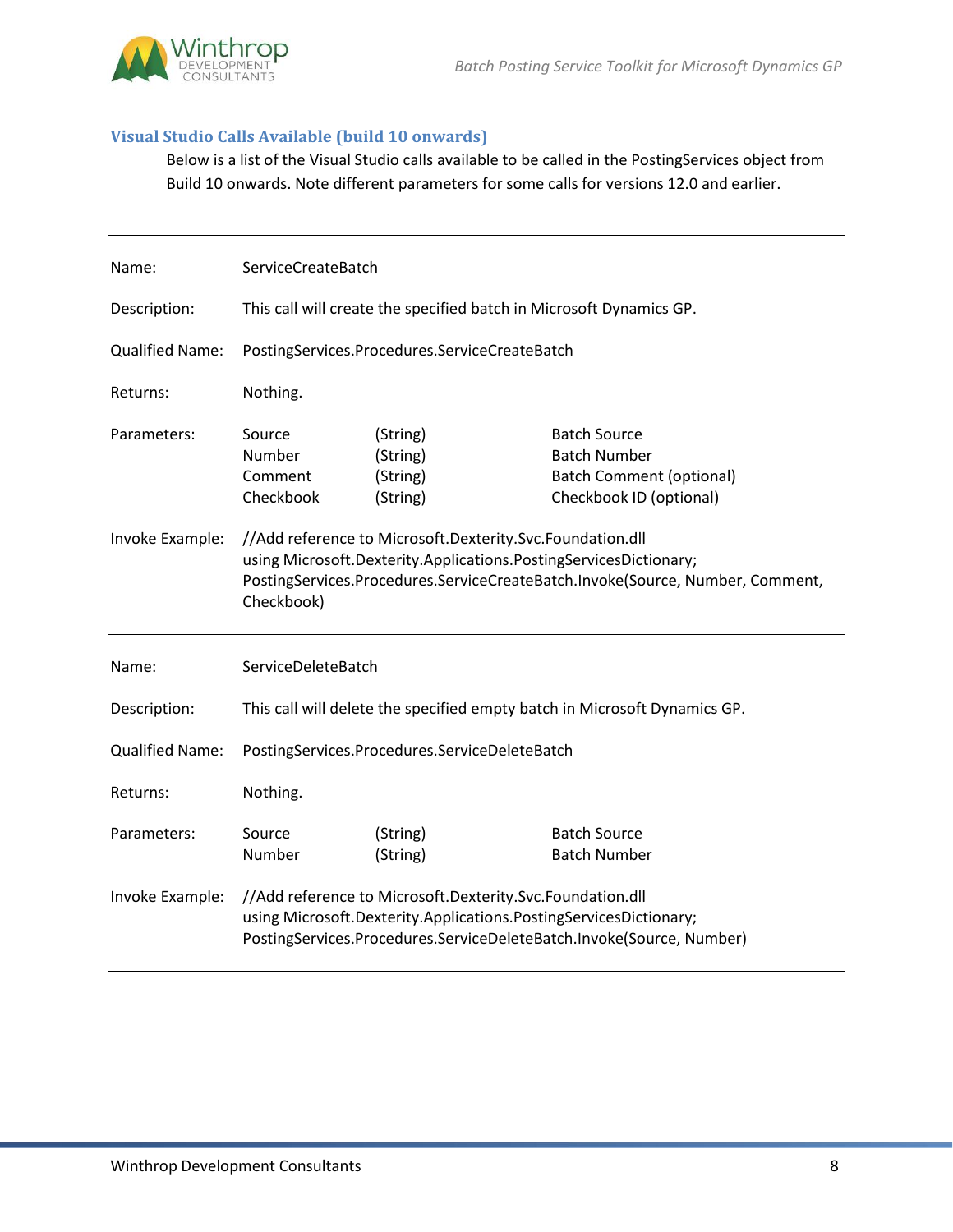

| Name:                   | ServiceGetBatch             |                                                                                                                                |                                                                                                                                                                                                                                                             |
|-------------------------|-----------------------------|--------------------------------------------------------------------------------------------------------------------------------|-------------------------------------------------------------------------------------------------------------------------------------------------------------------------------------------------------------------------------------------------------------|
| Description:            | Dynamics GP.                |                                                                                                                                | This call will retrieve an object containing the data of the specified batch in Microsoft                                                                                                                                                                   |
| <b>Qualified Name:</b>  |                             | PostingServices.Procedures.ServiceGetBatch                                                                                     |                                                                                                                                                                                                                                                             |
| Returns v14+:           |                             |                                                                                                                                | WinthropDC.BatchPostingServiceToolkit.BusinessObject.Batch Object.                                                                                                                                                                                          |
| Parameters v14+: Source | Number                      | (String)<br>(String)                                                                                                           | <b>Batch Source</b><br><b>Batch Number</b>                                                                                                                                                                                                                  |
| Returns v12-:           | BatchData Composite Object. |                                                                                                                                |                                                                                                                                                                                                                                                             |
| Parameters v12-: Source | Number                      | (String)<br>(String)                                                                                                           | <b>Batch Source</b><br><b>Batch Number</b>                                                                                                                                                                                                                  |
| Invoke Example:         |                             | //Add reference to Microsoft.Dexterity.Svc.Foundation.dll<br>using Microsoft.Dexterity.Applications.PostingServicesDictionary; | PostingServices.Procedures.ServiceGetBatch.Invoke(Source, Number, BatchObj)                                                                                                                                                                                 |
| Name:                   | ServiceUpdateBatch          |                                                                                                                                |                                                                                                                                                                                                                                                             |
| Description:            | Dynamics GP.                |                                                                                                                                | This call will update an object containing the data to the specified batch in Microsoft                                                                                                                                                                     |
| <b>Qualified Name:</b>  |                             | PostingServices.Procedures.ServiceUpdateBatch                                                                                  |                                                                                                                                                                                                                                                             |
| Parameters v14+: Source | Number<br>BatchObj          | (String)<br>(String)                                                                                                           | <b>Batch Source</b><br><b>Batch Number</b><br>(WinthropDC.BatchPostingServiceToolkit.BusinessObject.Batch)                                                                                                                                                  |
| Parameters v12-: Source | Number<br>BatchObj          | (String)<br>(String)<br>(BatchData)                                                                                            | <b>Batch Source</b><br><b>Batch Number</b>                                                                                                                                                                                                                  |
| Invoke Example:         |                             | //Add reference to Microsoft.Dexterity.Svc.Foundation.dll<br>using Microsoft.Dexterity.Applications.PostingServicesDictionary; | PostingServices.Procedures.ServiceUpdateBatch.Invoke(Source, Number, BatchObj)                                                                                                                                                                              |
| Notes:                  |                             |                                                                                                                                | It is recommended to always use ServiceGetBatch to populate the Batch Object with<br>existing data before making changes and calling ServiceUpdateBatch. It is the<br>developer's responsibility to ensure that business rules for the data are not broken. |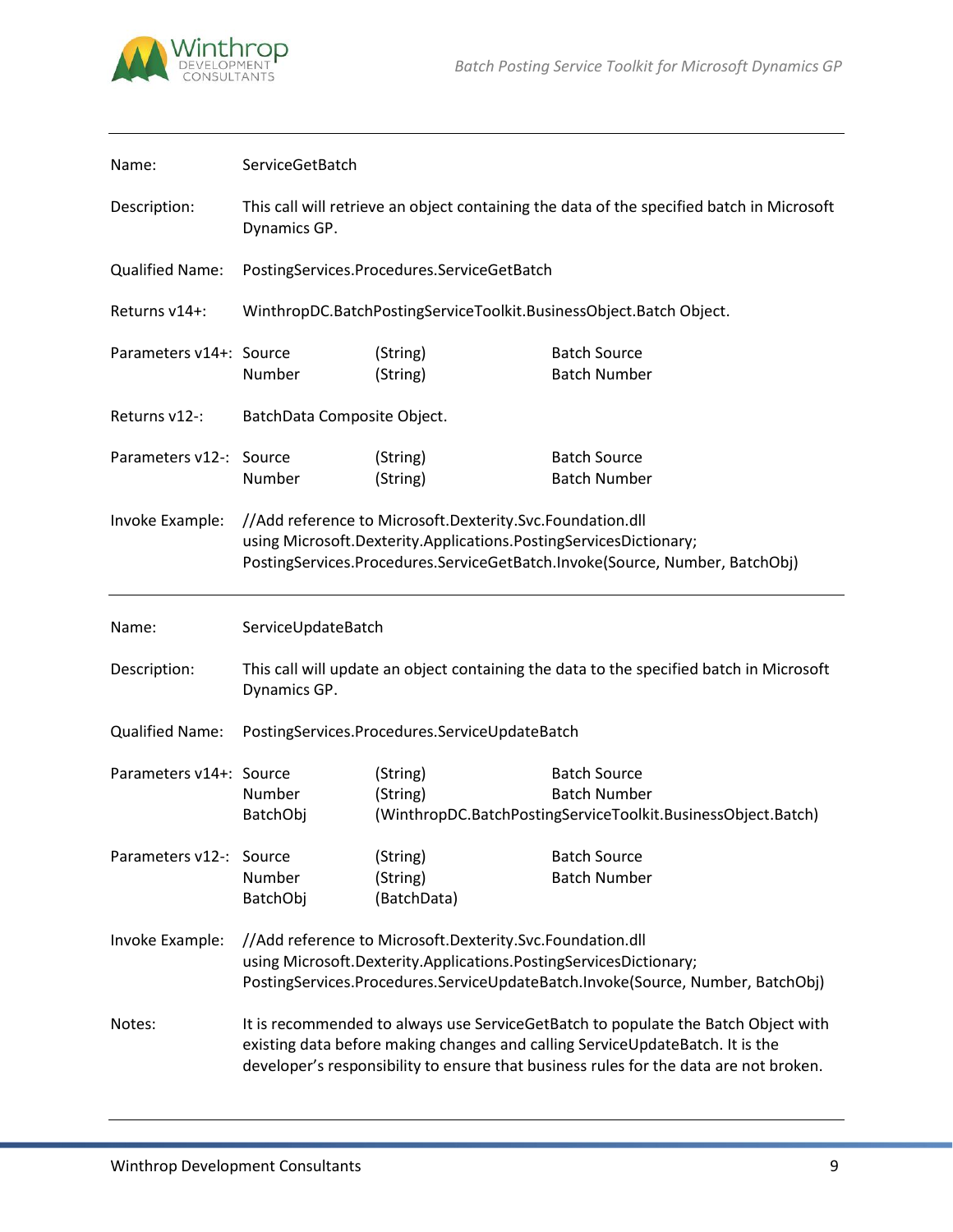

## **Dexterity Calls Available**

Below is a list of the Visual Studio calls available to be called from the PostingServices object. Note different parameters for some calls for versions 12.0 and earlier.

| Name:         | ServicePostBatch                                                                                          |
|---------------|-----------------------------------------------------------------------------------------------------------|
| Description:  | This call will post the specified batch in Microsoft Dynamics GP.                                         |
| Returns:      | Nothing.                                                                                                  |
| Parameters:   | in 'Batch Source' Source;<br>in 'Batch Number' Number;                                                    |
| Call Example: | call with name "ServicePostBatch" in dictionary 7818, Source, Number;                                     |
| Name:         | ServiceGetBatchList                                                                                       |
| Description:  | This call will return a list of Batch Numbers for the specified Batch Source in Microsoft<br>Dynamics GP. |
| Returns v14+: | List(String) List of Batch Numbers for specified Batch Source.                                            |
|               | Parameters v14+: using System.Collections;<br>using System.Collections.Generic;                           |
|               | in 'Batch Source' Source;<br>out List <system.string> BatchList;</system.string>                          |
| Returns v12-: | List of Batch Numbers for specified Batch Source.                                                         |
|               | Parameters v12-: in 'Batch Source' Source;<br>out LISTBOX BatchList;                                      |
| Call Example: | call with name "ServiceGetBatchList" in dictionary 7818, Source, BatchList;                               |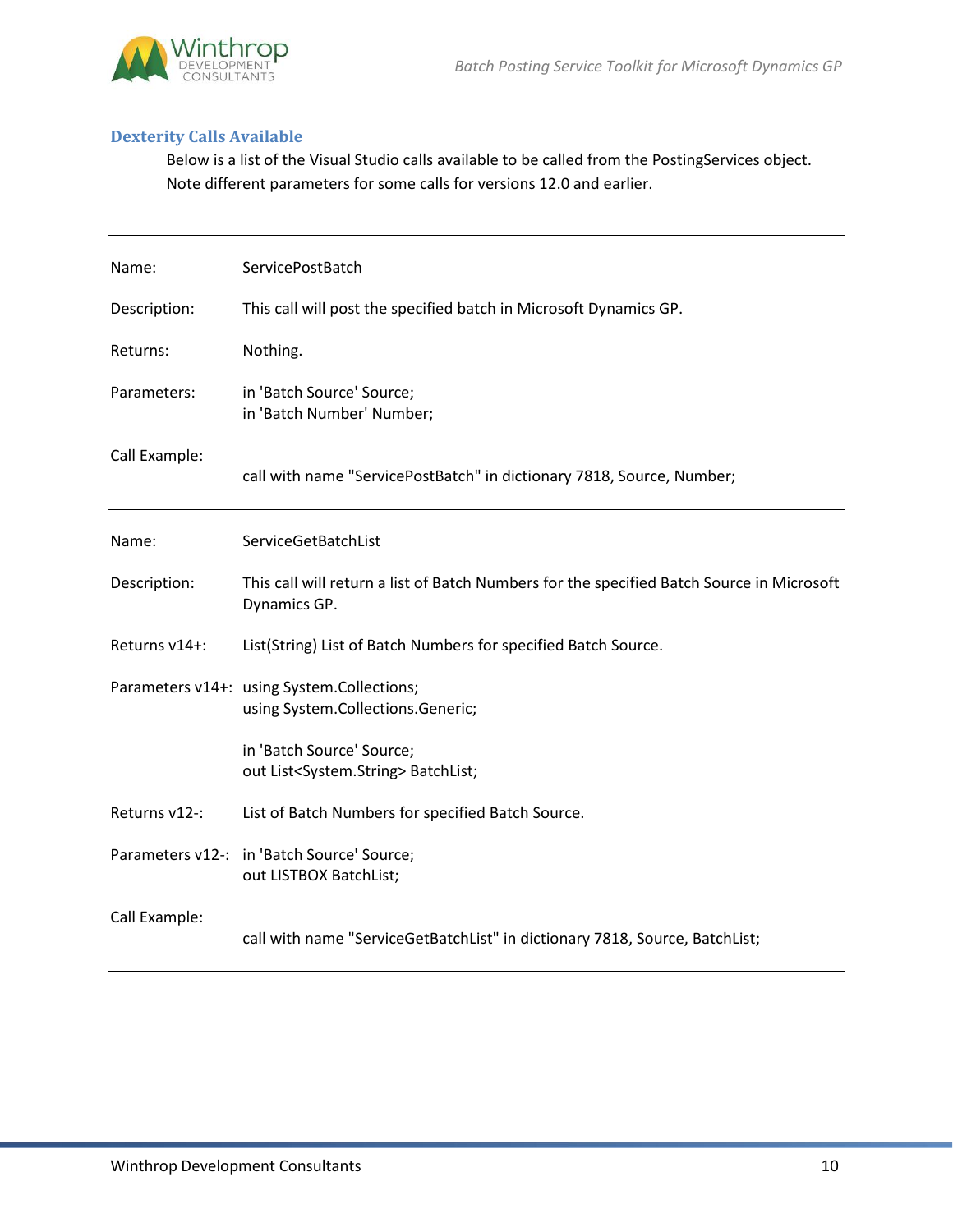

## **Dexterity Calls Available (Build 10 onwards)**

Below is a list of the Visual Studio calls available to be called from the PostingServices object from Build 10 onwards. Note different parameters for some calls for versions 12.0 and earlier.

| Name:         | ServiceCreateBatch                                                                                                    |
|---------------|-----------------------------------------------------------------------------------------------------------------------|
| Description:  | This call will create the specified batch in Microsoft Dynamics GP.                                                   |
| Returns:      | Nothing.                                                                                                              |
| Parameters:   | in 'Batch Source' Source;<br>in 'Batch Number' Number;<br>in 'Batch Comment' Comment;<br>in 'Checkbook ID' Checkbook; |
| Call Example: | call with name "ServiceCreateBatch" in dictionary 7818, Source, Number, Comment,<br>Checkbook;                        |
| Name:         | ServiceDeleteBatch                                                                                                    |
| Description:  | This call will delete the specified empty batch in Microsoft Dynamics GP.                                             |
| Returns:      | Nothing.                                                                                                              |
| Parameters:   | in 'Batch Source' Source;<br>in 'Batch Number' Number;                                                                |
| Call Example: | call with name "ServiceDeleteBatch" in dictionary 7818, Source, Number;                                               |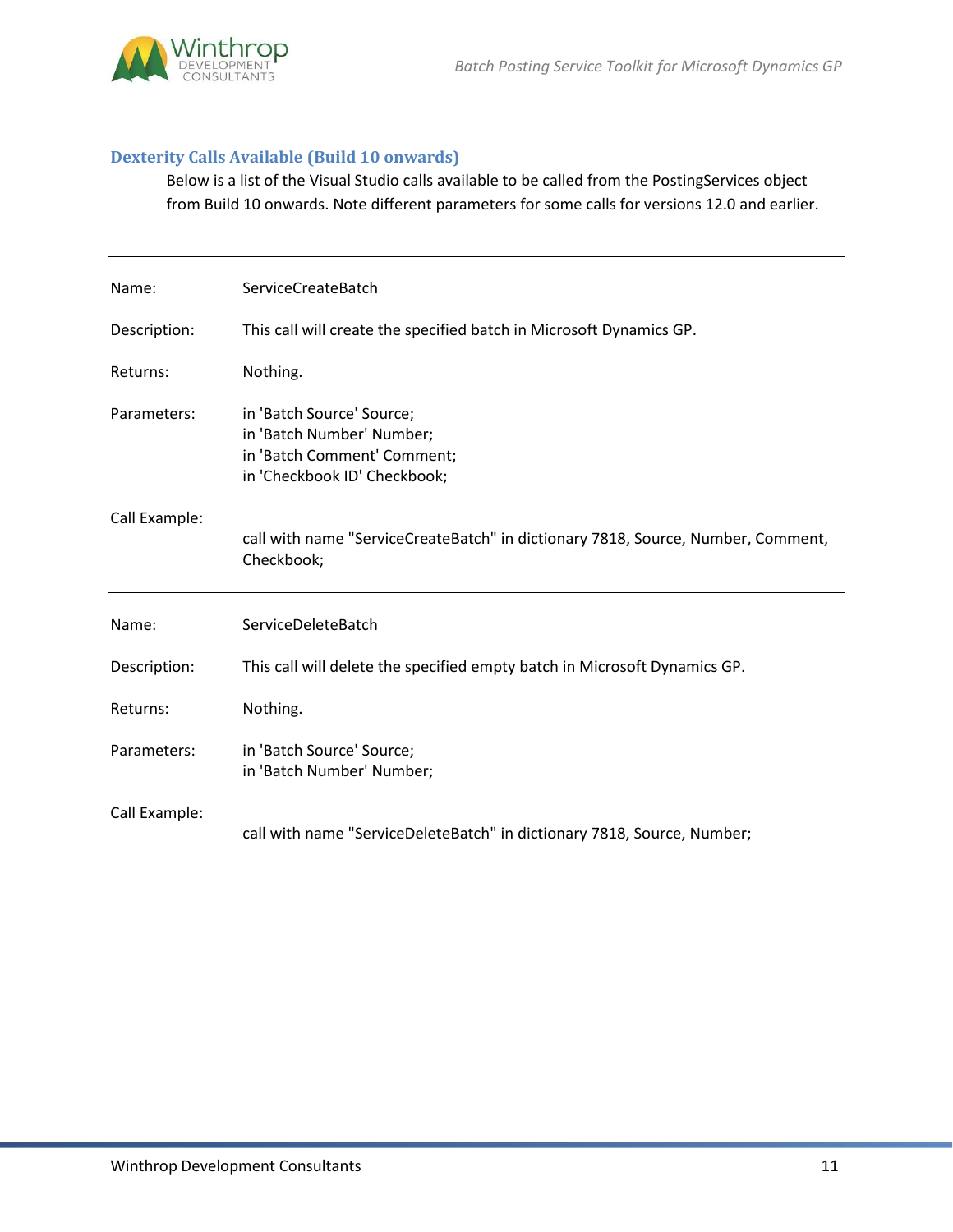

| Name:         | ServiceGetBatch                                                                                                                                                                            |
|---------------|--------------------------------------------------------------------------------------------------------------------------------------------------------------------------------------------|
| Description:  | This call will retrieve an object containing the data of the specified batch in Microsoft<br>Dynamics GP.                                                                                  |
| Returns v14+: | WinthropDC.BatchPostingServiceToolkit.BusinessObject.Batch Object.                                                                                                                         |
|               | Parameters v14+: using WinthropDC.BatchPostingServiceToolkit.BusinessObject;<br>in 'Batch Source' Source;<br>in 'Batch Number' Number;<br>out Batch BatchObj;<br>BatchObj = new Batch();   |
| Returns v12-: | BatchData Composite Object.                                                                                                                                                                |
|               | Parameters v12-: in 'Batch Source' Source;<br>in 'Batch Number' Number;<br>out BatchData BatchObj;                                                                                         |
| Call Example: | call with name "ServiceGetBatch" in dictionary 7818, Source, Number, BatchObj;                                                                                                             |
|               |                                                                                                                                                                                            |
| Name:         | ServiceUpdateBatch                                                                                                                                                                         |
| Description:  | This call will update an object containing the data to the specified batch in Microsoft<br>Dynamics GP.                                                                                    |
|               | Parameters v14+: using WinthropDC.BatchPostingServiceToolkit.BusinessObject;<br>in 'Batch Source' Source;<br>in 'Batch Number' Number;<br>inout Batch BatchObj;<br>BatchObj = new Batch(); |
|               | Parameters v12-: in 'Batch Source' Source;<br>in 'Batch Number' Number;<br>inout BatchData BatchObj;                                                                                       |
| Call Example: | call with name "ServiceUpdateBatch" in dictionary 7818, Source, Number, BatchObj;                                                                                                          |